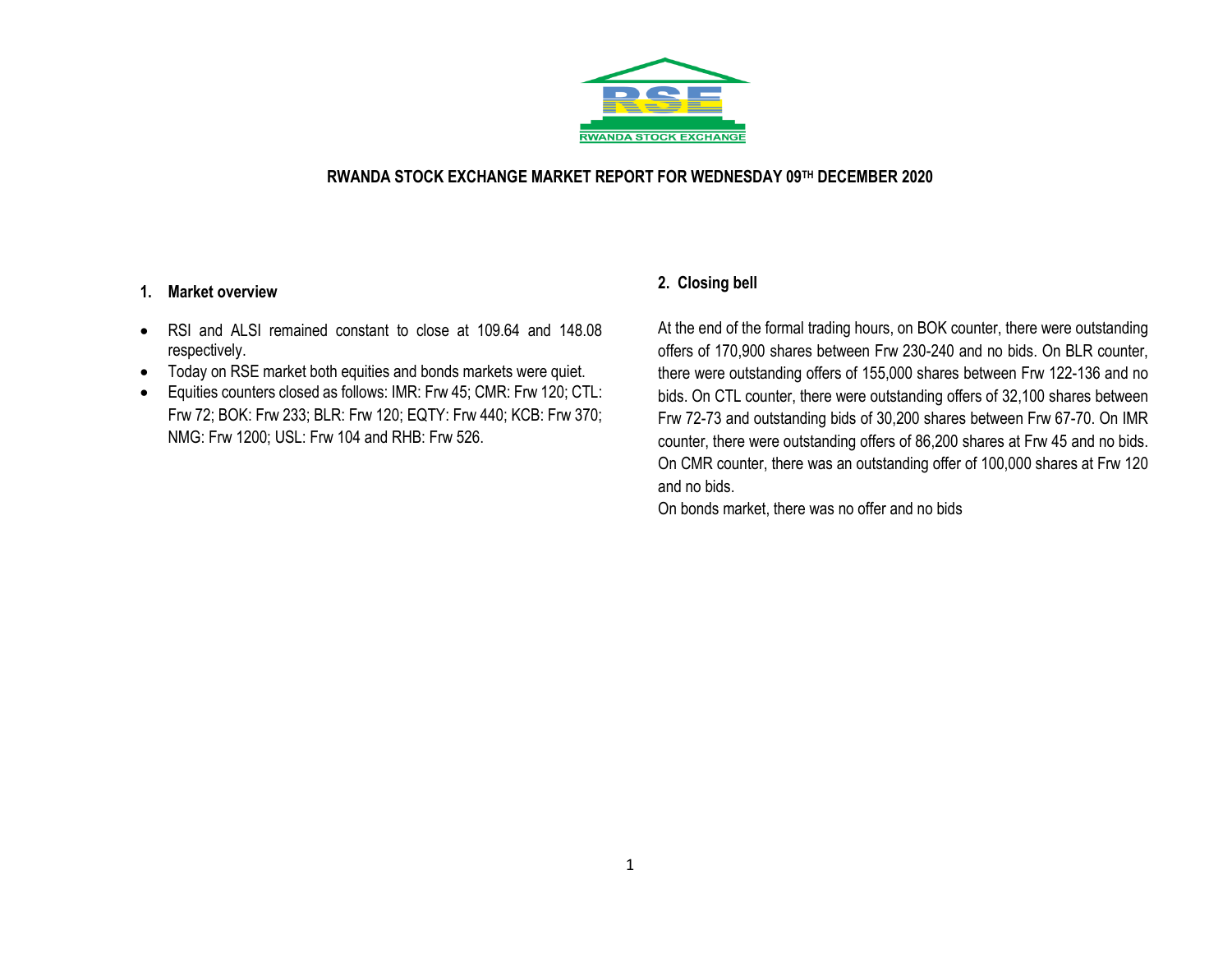| 3. Equities Market on 09/12/2020 |              |             |                          |             |                               |                |       |               |               |              |
|----------------------------------|--------------|-------------|--------------------------|-------------|-------------------------------|----------------|-------|---------------|---------------|--------------|
| <b>ISIN-CODE</b>                 | <b>Stock</b> | <b>High</b> | Past 12<br>months<br>Low | <b>High</b> | <b>Today's session</b><br>Low | <b>Closing</b> | Prev. | <b>Change</b> | <b>Volume</b> | <b>Value</b> |
| RW000A1JCYA5                     | <b>BOK</b>   | 270         | 230                      | 0.00        | 0.00                          | 233            | 233   | 0.00          | 0.00          | 0.00         |
| RW000A1H63N6                     | <b>BLR</b>   | 140         | 118                      | 0.00        | 0.00                          | 120            | 120   | 0.00          | 0.00          | 0.00         |
| KE0000000380                     | <b>NMG</b>   | 1,200       | 1,200                    | 0.00        | 0.00                          | 1,200          | 1,200 | 0.00          | 0.00          | 0.00         |
| KE0000000315                     | <b>KCB</b>   | 370         | 370                      | 0.00        | 0.00                          | 370            | 370   | 0.00          | 0.00          | 0.00         |
| KE0000000489                     | USL          | 104         | 104                      | 0.00        | 0.00                          | 104            | 104   | 0.00          | 0.00          | 0.00         |
| KE0000000554                     | <b>EQTY</b>  | 445         | 350                      | 0.00        | 0.00                          | 440            | 440   | 0.00          | 0.00          | 0.00         |
| <b>RW000A14UYP4</b>              | <b>CTL</b>   | 80          | 65                       | 0.00        | 0.00                          | 72             | 72    | 0.00          | 0.00          | 0.00         |
| RW000A2DN989                     | <b>IMR</b>   | 90          | 42                       | 0.00        | 0.00                          | 45             | 45    | 0.00          | 0.00          | 0.00         |
| ZAE000244737                     | <b>RHB</b>   | 0.00        | 0.00                     | 0.00        | 0.00                          | 526            | 526   | 0.00          | 0.00          | 0.00         |
| RW000A2QAPH5                     | <b>CMR</b>   | 0.00        | 0.00                     | 0.00        | 0.00                          | 120            | 120   | 0.00          | 0.00          | 0.00         |

| <b>Market Status</b> |          |  |  |  |  |  |  |  |  |
|----------------------|----------|--|--|--|--|--|--|--|--|
| 08h50-08h59          | Pre-Open |  |  |  |  |  |  |  |  |
| 09h00-12h00          | Open     |  |  |  |  |  |  |  |  |
| 12h00-08h50          | Close    |  |  |  |  |  |  |  |  |

| <b>INDICES</b>         | <b>Previous</b> | <b>Today</b> | <b>Points</b> | Change % | Exchange rate against Frw as at 09/12/2020 |             |                                    |          |  |
|------------------------|-----------------|--------------|---------------|----------|--------------------------------------------|-------------|------------------------------------|----------|--|
| <b>RSI</b>             |                 |              |               |          | Currency                                   | <b>Sell</b> | <b>Buy</b>                         | Averagel |  |
|                        | 109.64          | 109.64       | 0.00          | 0.00     |                                            |             |                                    |          |  |
|                        |                 |              |               |          | <b>USD</b>                                 | 979.41      | 960.20                             | 969.80   |  |
| <b>ALSI</b>            | 148.08          | 148.08       | 0.00          | 0.00     | <b>KES</b>                                 | 8.80        | 8.62                               | 8.71     |  |
| <b>OTHER TRADING</b>   |                 |              |               |          | <b>UGS</b>                                 | 0.26        | 0.26                               | 0.26     |  |
| <b>STAT</b>            |                 |              |               |          | <b>BIF</b>                                 | 0.50        | 0.49                               | 0.50     |  |
| <b>Shares traded</b>   | 0.00            | 0.00         | 0.00          | 0.00     | <b>TZS</b>                                 | 0.42        | 0.41                               | 0.41     |  |
|                        |                 |              |               |          | <b>ZAR</b>                                 | 65.67       | 64.38                              | 65.02    |  |
| <b>Equity Turnover</b> | 0.00            | 0.00         | 0.00          | 0.00     |                                            |             | <b>Market Capitalization (Frw)</b> |          |  |
| Number of deals        | 0.00            | 0.00         | 0.00          | 0.00     | 3,460,392,491,282                          |             |                                    |          |  |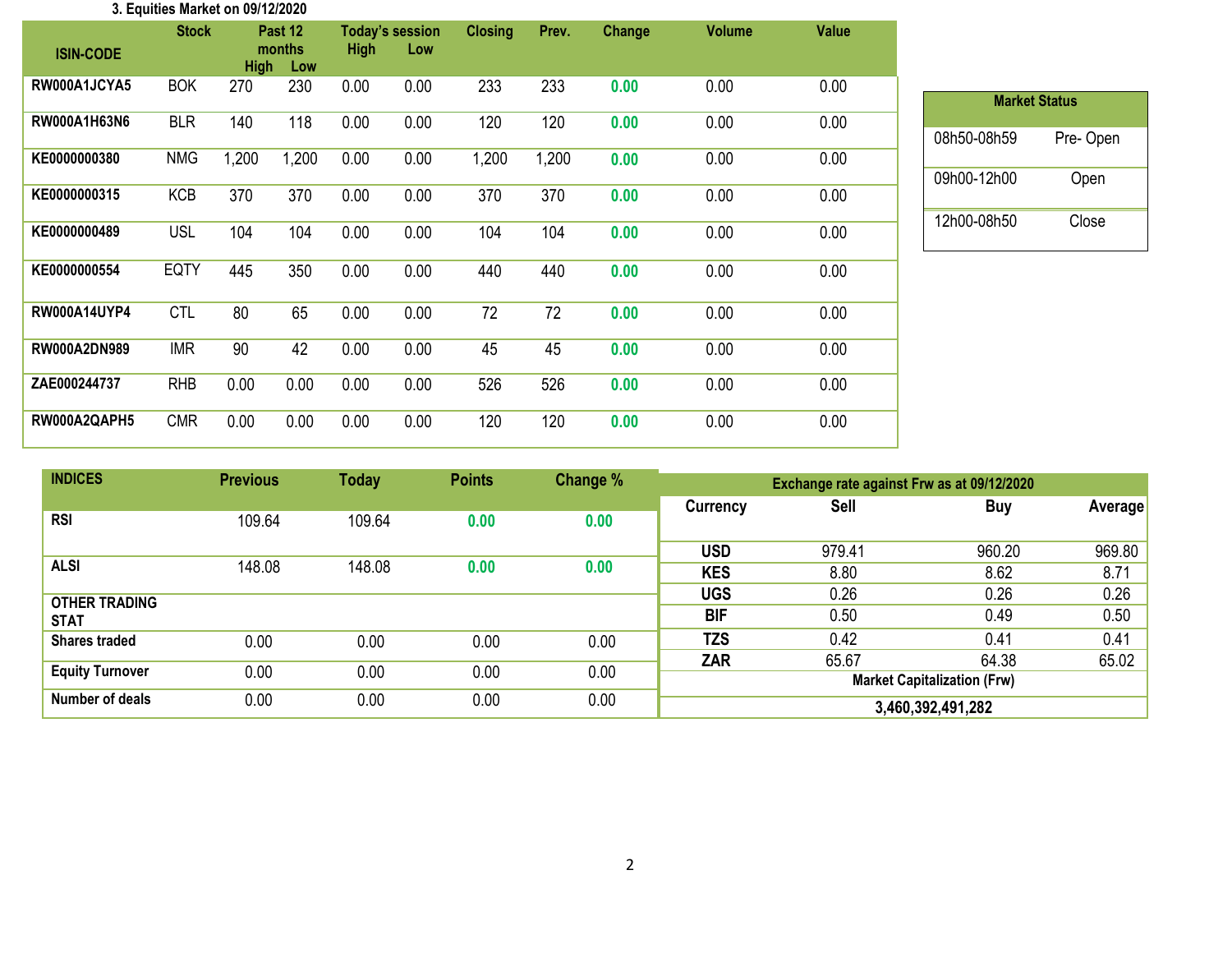**4. INDICES**



## **5. Bond market on 09/12/2020**

#### A**.** Government bonds

| <b>ISIN-CODE</b>    | <b>Status</b> | <b>Security</b> | <b>Maturity</b> | <b>Coupon rate</b> | Close.       | Prev.        | <b>Bids</b> | <b>Offers</b> | <b>Bond traded</b> |
|---------------------|---------------|-----------------|-----------------|--------------------|--------------|--------------|-------------|---------------|--------------------|
|                     |               |                 |                 |                    | <b>Price</b> | <b>Price</b> |             |               |                    |
| RW000A1ZTAM0        |               | FXD4/2014/7yrs  | 19/11/2021      | 12.475%            | 108.75       | 106.85       | 0.00        | 0.00          | 0.00               |
| <b>RW000A1Z2RJ7</b> |               | FXD2/2015/10yrs | 25/05/2025      | 12.925%            | 104          | 101.72       | 0.00        | 0.00          | 0.00               |
| RW000A187NK1        |               | FDX1/2016/5yrs  | 19/02/2021      | 12.00%             | 103.4        | 103.32       | 0.00        | 0.00          | 0.00               |
| RW000A182K48        |               | FXD2/2016/15Yrs | 09/05/2031      | 13.5%              | 104.7        | 102          | 0.00        | 0.00          | 0.00               |
| RW000A185V91        |               | FXD 3/2016/5Yrs | 20/08/2021      | 12.25%             | 102          | 102          | 0.00        | 0.00          | 0.00               |
| RW000A19D0U5        |               | FXD1/2017/5Yrs  | 18/02/2022      | 12.375%            | 104.8        | 102.2        | 0.00        | 0.00          | 0.00               |
| RW000A19JG53        |               | FXD2/2017/7Yrs  | 17/05/2024      | 12.675%            | 104          | 100.05       | 0.00        | 0.00          | 0.00               |
| <b>RW000A19NL84</b> |               | FXD3/2017/5Yrs  | 19/08/2022      | 12.200%            | 105.51       | 101.1        | 0.00        | 0.00          | 0.00               |
| RW000A19S1Q4        | Re-opened     | FXD4/2017/7Yrs  | 15/11/2024      | 12.40%             | 104.5        | 108          | 0.00        | 0.00          | 0.00               |
| RW000A19W8Z4        |               | FXD1/2018/5Yrs  | 17/02/2023      | 11.80%             | 103          | 105          | 0.00        | 0.00          | 0.00               |
| <b>RW000A19HS6</b>  | Re-opened     | FXD2/2018/10Yrs | 12/05/2028      | 12.50%             | 104          | 100.2        | 0.00        | 0.00          | 0.00               |
| RW000A194997        | Re-opened     | FXD3/2018/15Yrs | 05/08/2033      | 12.9%              | 105.5        | 106.05       | 0.00        | 0.00          | 0.00               |
| <b>RW000A2RUZ00</b> |               | FXD4/2018/3Yrs  | 19/11/2021      | 11.150%            | 103.1        | 106.87       | 0.00        | 0.00          | 0.00               |
| RW000A2RYEG9        | Re-opened     | FXD1/2019/7Yrs  | 13/02/2026      | 11.850%            | 102.6        | 104.9        | 0.00        | 0.00          | 0.00               |
| RW000A2R26W1        | Re-opened     | FXD2/2019/5Yrs  | 17/05/2024      | 11.300%            | 102.8        | 101.7        | 0.00        | 0.00          | 0.00               |
| RW000A2R64M3        | Re-opened     | FXD3/2019/20Yrs | 29/07/2039      | 13.250%            | 101.3        | 104.52       | 0.00        | 0.00          | 0.00               |
| <b>RW000A2SA2Y9</b> | Re-opened     | FXD4/2019/3Yrs  | 18/11/2022      | 10.950%            | 104.549      | 103.37       | 0.00        | 0.00          | 0.00               |
| <b>RW000A2SA2Z6</b> | Re-opened     | FXD5/2019/7Yrs  | 13/11/2026      | 11.550%            | 104.7        | 103.4462     | 0.00        | 0.00          | 0.00               |
| <b>RW000A2SB2X0</b> |               | FXD1/2020/3Yrs  | 20/01/2023      | 10.800%            | 100          | 100          | 0.00        | 0.00          | 0.00               |
| <b>RW000A28UBB2</b> | Re-opened     | FXD2/2020/15Yrs | 02/02/2035      | 12.550%            | 103.7        | 105.5        | 0.00        | 0.00          | 0.00               |
| <b>RW000A28VKN6</b> |               | FXD3/2020/3Yrs  | 24/03/2023      | 10.650%            | 101          | 102.2        | 0.00        | 0.00          | 0.00               |
| <b>RW000A28XYS2</b> | Re-opened     | FXD4/2020/10Yrs | 10/05/2030      | 12.150%            | 102          | 100.1        | 0.00        | 0.00          | 0.00               |
| RW000A281XB8        | Re-opened     | FXD5/2020/5Yrs  | 18/08/2025      | 11.145%            | 101.7        | 103.85       | 0.00        | 0.00          | 0.00               |